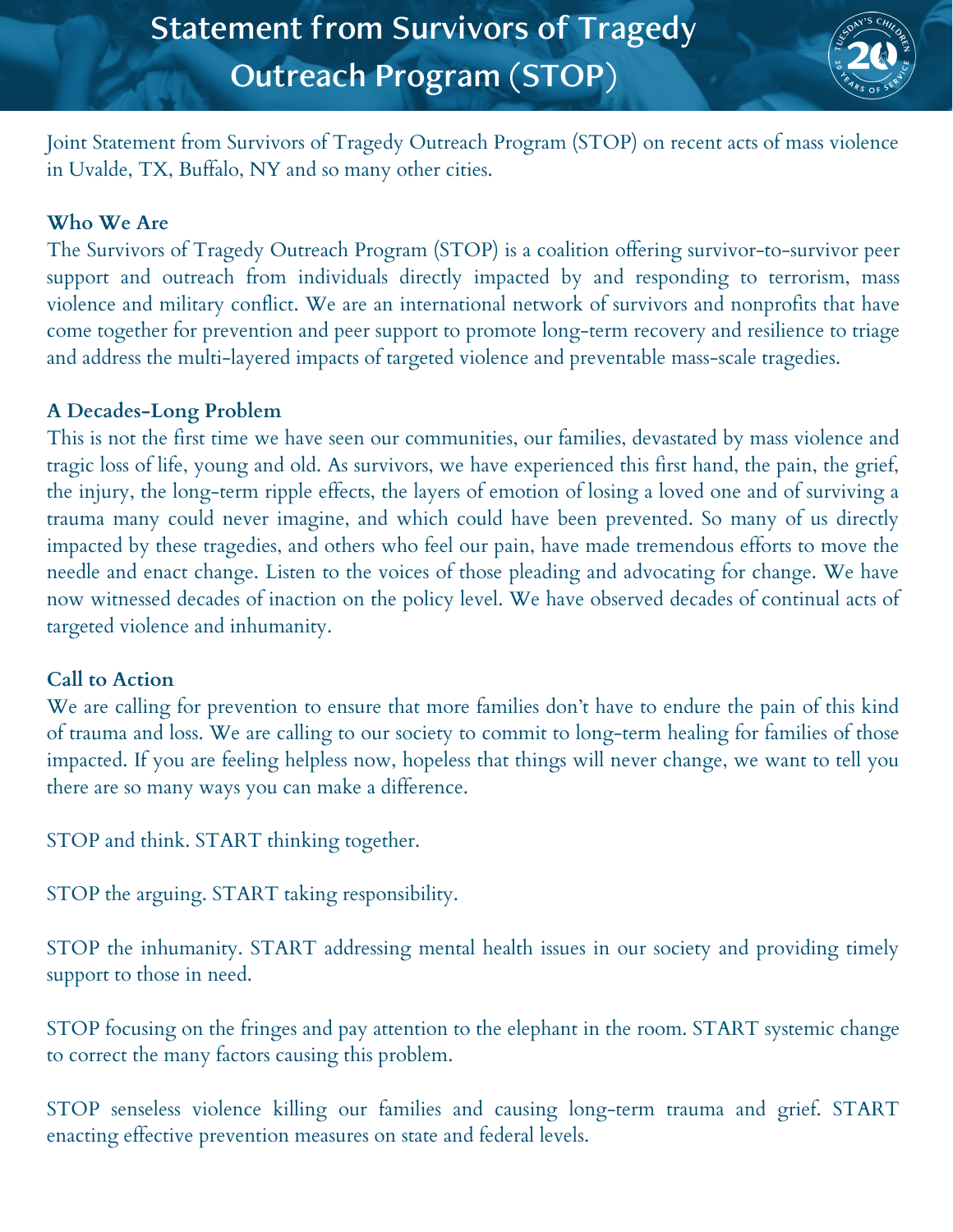

STOP feeling scared and being silent. START asking for help. If you suspect something, even in your own family, reach out to someone you trust.

STOP feeling like we can't solve this problem. START turning up the volume - talk about this problem and keep getting louder.

And be mindful, that even if we can stop this tomorrow, our organizations will continue our work because the recovery, the need for long-term healing, the pain does not stop. But together we can stop the violence. Our survivor community is finite now, but the degrees of separation are diminishing. We are cardholders to a club we never wished to belong to. This club has an inexcusably high price. If we don't stop the violence now, you may hold the card next.

Signed by the following individuals from the Survivors of Tragedy Outreach Program (STOP):

- Anita Ahuja, Conference Coordinator, Leave No Victim Behind; Victim/Witness Program Director, Victim/Witness Assistance Division, Department of the Prosecuting Attorney, County of Maui, Hawaii
- Maureen Basnicki, Canadian 9/11 widow, beloved husband Ken (who lived in Toronto) was on the 106th floor of the World Trade Center on a business trip; Founding Director, Canadian National Day of Service Foundation (CNDSF)
- Heather Dearman, Cousin of Ashley Moser (wounded) and Veronica Moser-Sullivan (killed) from the 2012 Aurora, CO theater shooting; CEO 7/20 Memorial Foundation
- Maggie Feinstein, Director of the 10.27 Healing Partnership, providing support for individuals and their loved ones impacted by the 2018 attack at the Tree of Life – Or L'Simcha Congregation synagogue, and others who experience hate-induced trauma
- Josh Garcia, former management at Pulse Orlando, survivor of the 2016 mass shooting at Pulse nightclub; Executive Director, Stars of HOPE
- Dr. Jordan Golin, JFCS Pittsburgh, President & CEO, service provider for individuals and their loved ones impacted by the 2018 attack at the Tree of Life – Or L'Simcha Synagogue
- Dr. Heidi Horsley, Executive Director Open to Hope Foundation, helping people find hope after loss; Adjunct Professor at Columbia University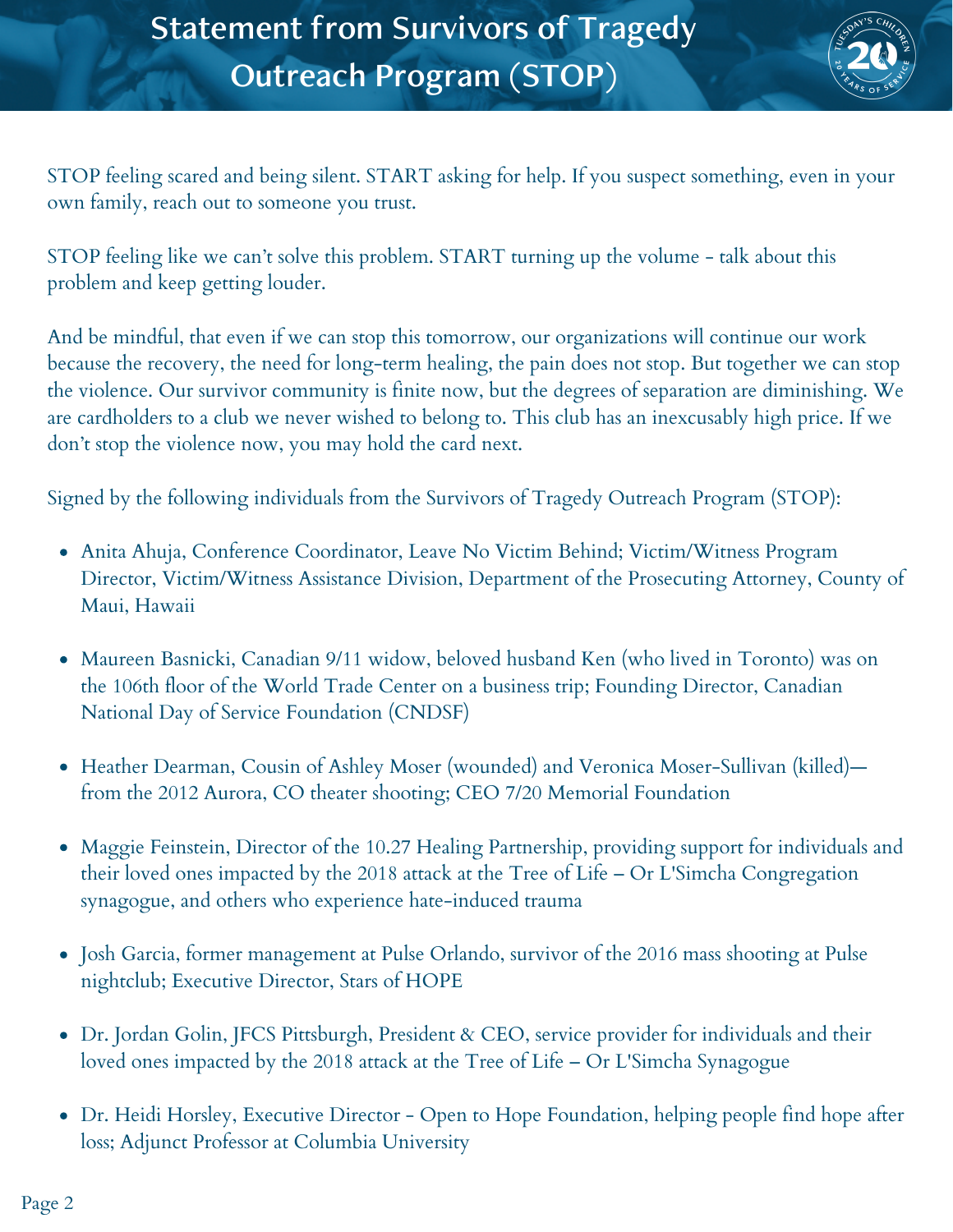# Statement from Survivors of Tragedy Outreach Program (STOP)



- Scarlett Lewis, mother of Jesse, who was killed in his first grade classroom during the 2012 tragedy at Sandy Hook Elementary School; Chief Movement Officer, Jesse Lewis Choose Love Movement
- Sallie Lynch, Senior Program & Development Consultant, Tuesday's Children, providing a lifetime of healing for families who have been forever changed by terrorism, military conflict or mass violence
- Heather Martin, survivor of the 1999 Columbine HS mass shooting; Executive Director and Co-Founder, The Rebels Project
- Michael Morisette, father of Kristina, one of 12 victims of the 2018 shooting at the Borderline Bar and Grill in Thousand Oaks, CA; Outreach Coordinator, Give an Hour
- Kathy Murphy, Senior Program Director, Tuesday's Children, providing a lifetime of healing for families who have been forever changed by terrorism, military conflict or mass violence
- Amy O'Neill, MS, LPC Licensed Professional Counselor; Survivor of the 2013 Boston Marathon Bombings; Host of "The Trauma Impact" podcast; and Consultant
- Robert Pycior, 9/11 Family Member, lost his father, a military service member, in the attack on the Pentagon; School Social Worker
- Joe Samaha, father of Reema, a victim of the 2007 Virginia Tech mass shooting; President of the VTV Family Outreach Foundation / VTV Care
- Jansen Young, survivor of the 2012 Aurora, CO theater shooting, girlfriend of victim Jonathan Blunk; COO of 7/20 Memorial Foundation



Canadian National Day of Service LEAVE NO VICTIM BEHIND<br>Foundation - CNDSF

Page 3